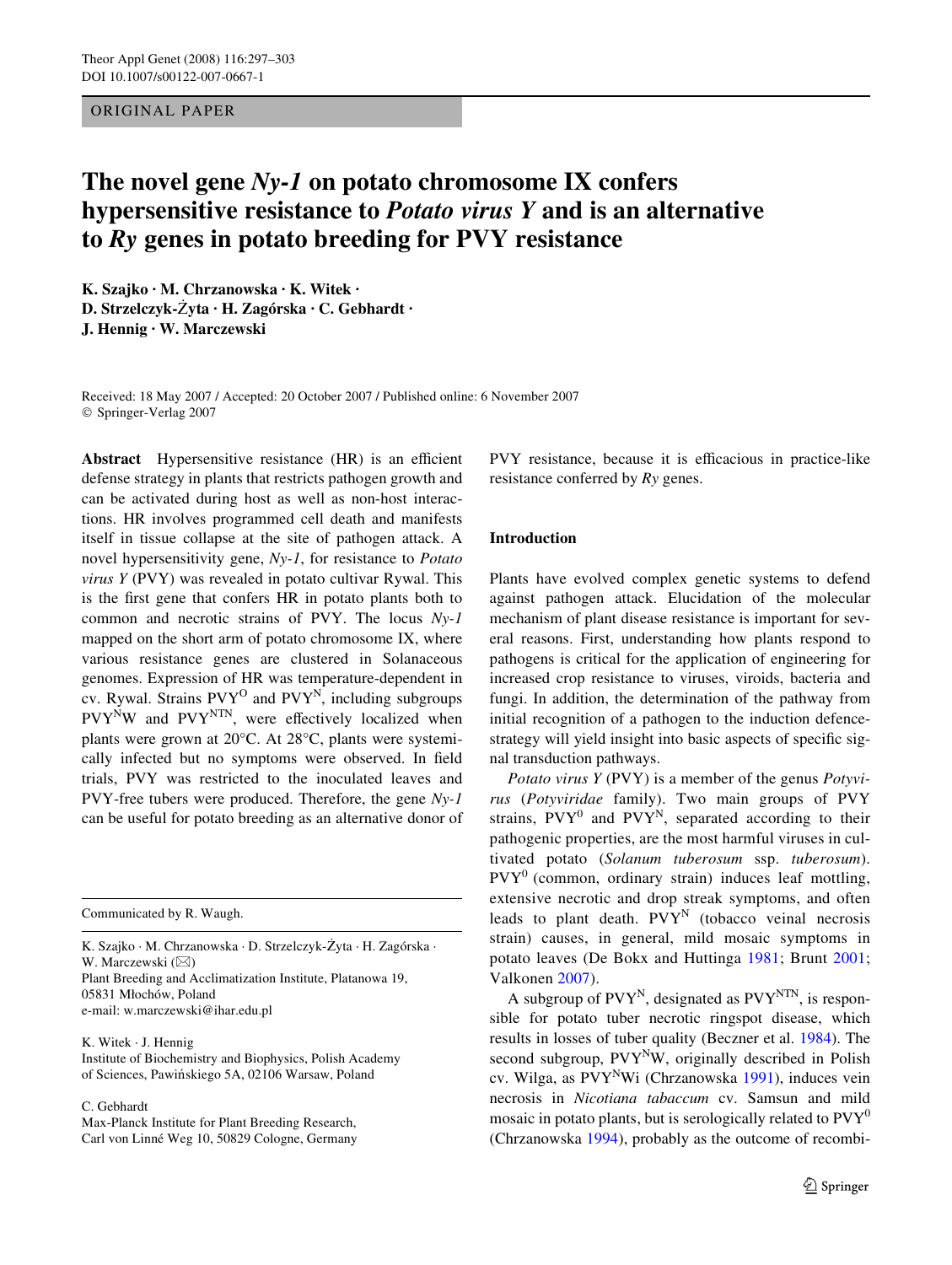nation events in the virus coat protein gene (Glais et al. [2005](#page-5-5)).

In potato, there are two main types of resistance to PVY, extreme resistance (ER) and hypersensitive resistance (HR). The *Ry* genes for ER confer extremely high level of protection against different strains of PVY (Ross [1986](#page-5-6); Valkonen et al. [1996](#page-6-1)). Three *Ry* genes have been localized by molecular mapping on potato chromosomes. *Rysto* (designated also as  $Ry-f_{sto}$ ) derived from *S. stoloniferum* and  $Ry_{qde}$ from *S. tuberosum* ssp. *andigena* mapped on potato chromosomes XII (Flis et al. [2005](#page-5-7); Song et al. [2005](#page-5-8)) and XI (Hämäläinen et al. [1997](#page-5-9)), respectively. The gene *Rychc* derived from *S. chacoense* mapped to the distal end of potato chromosome IX (Sato et al. [2006\)](#page-5-10). The gene *Rysto* was also localized on chromosome XI (Brigneti et al. [1997](#page-5-11)), in the same region, where  $Ry_{adg}$  was mapped (Gebhardt and Valkonen [2001](#page-5-12)). Recently, however, the *Ryadg*linked markers used in the *S. stoloniferum* mapping experiments did not confirm the position of  $Ry_{sto}$  on potato chromosome XI (Valkonen et al. [2007](#page-6-2)).

The HR to PVY is strain specific in potato. Hypersensitivity to PVY<sup>0</sup> and/or PVYN was described in wild *Solanum* species (Valkonen [1997](#page-6-3); Ruiz de Galarreta et al. [1998](#page-5-13); Solomon-Blackburn and Barker [2001\)](#page-5-14). HR was also observed in cultivated potato, however, only after infection with the ordinary strain of PVY (Jones [1990](#page-5-15); Valkonen et al. [1998](#page-6-4); Sorri et al. [1999](#page-5-16)). Potato cultivars expressing HR to  $PVY^N$ infection were not reported so far (Valkonen [2007\)](#page-6-0). The first HR gene,  $Ny_{thr}$ , causing necrotic response to  $PVT<sup>0</sup>$ infection in potato mapped on potato chromosome IV (Celebi-Toprak et al.  $2002$ ). In this paper, we report the first potato HR gene, which induces necrotic response and restriction of common and necrotic variants of PVY. The gene, designated as *Ny-1*, mapped on potato chromosome IX.

## **Materials and methods**

# Plant material and PVY strains

The tetraploid potato (*Solanum tuberosum* ssp. *tuberosum*,  $2n = 4x = 48$ ) population 'RxA', consisting of 200 F<sub>1</sub> individuals, was obtained from a cross between Rywal, a cultivar with HR to PVY and the susceptible cv. Accent. Rywal originated from a cross of Polish cv. Dalia and Polish clone DM 1696. This clone was developed from Dutch cv. Edzina  $\times$  Polish clone DM 51/5-7 cross. Further pedigree information for cultivars Dalia and Edzina, and clone DM 51/5-7 are compiled in Świeżyński et al. [\(1997\)](#page-6-5) and the potato pedigree database [\(http://www.dpw.wau.nl/pv](http://www.dpw.wau.nl/pv)). Four PVY variants: PVY<sup>0</sup>LW, PVY<sup>N</sup>Ny, PVY<sup>N</sup>W and

 $PVY<sup>NTN</sup>Bo$ , which derived from the corresponding potato cvs: Lipiński Wczesny, Nysa, Wilga and Bona, were multiplied and maintained in cv. Samsun tobacco plants.

# Resistance assays for PVY strains

Two types of assays were performed to evaluate the resistance of cvs Rywal and Accent to PVY strains. Plants were grown for 2 weeks in the greenhouse and transferred 1 week before the infection experiments to growth chambers with controlled environmental conditions (20 or 28°C, 16 h light, 100  $\mu$ m/s/m<sup>2</sup>, 8 h dark). For each cultivar, six detached leaves or six plants were mechanically inoculated with a sap extracted from the tobacco plants, infected with PVY<sup>0</sup>LW, PVY<sup>N</sup>Ny, PVY<sup>N</sup>W or PVY<sup>NTN</sup>Bo. Inoculated detached leaves and plants were divided into two groups. One group was incubated at 20°C, the other at 28°C. Watertreated detached leaves and plants were used as controls. Inoculated detached leaves were placed on a wet filter paper in two plastic trays, which were covered with glass plates to maintain high humidity. Hypersensitivity was visualized after 4–6 days. Nine days post-inoculation, 1 g samples of inoculated and non-inoculated upper leaves from each of the plants were collected in order to detect the virus by RT-PCR.

For the mapping experiments, two tuber-derived plants per clone of each  $F_1$  individuals of the 'RxA' population were screened for HR to PVY<sup>N</sup>W and PVY<sup>NTN</sup>Bo infection at 20°C. In addition, three corresponding detached leaves were scored by inoculation with PVY<sup>NTN</sup>Bo. Plants which developed necrotic symptoms were classified as resistant.

## Detection of PVY RNA by RT-PCR

RNA was isolated using TRIZOL method (Chomczyński and Sacchi [1987\)](#page-5-18). Reverse-transcription reactions contained  $1 \mu$ g of DNase I treated RNA from PVY or mock inoculated plants. The reactions were primed with  $oligo(dT)$  and elongated by the PVY specific sequence (5'oligo(dTx30)GTCTCCTGATTGAAGTTTACAG3'). 200 U M-MuLV Reverse Transcriptase (Fermentas, Vilnius, Lithuania) were used to synthesize first-strand cDNA. PCR amplification from PVY coat protein RNA (PVYCP) was performed with the PVYCPf and PVYCPr primers for 30 cycles at 94°C for 30 s, 53°C for 30 s, and 72°C for 45 s. The primer sequences were: PVYCPf, 5'AAATACTCGG GCAACTCAATCACA3'; PVYCPr, 5'CACCGTCCAA CCCGAAAAG3'. They were based on coat protein sequences for various PVY strains, available in GenBank database. PrimerSelect software from Lasergene 6.1 set (DNASTAR Inc., Madison WI, USA) was used for primer design.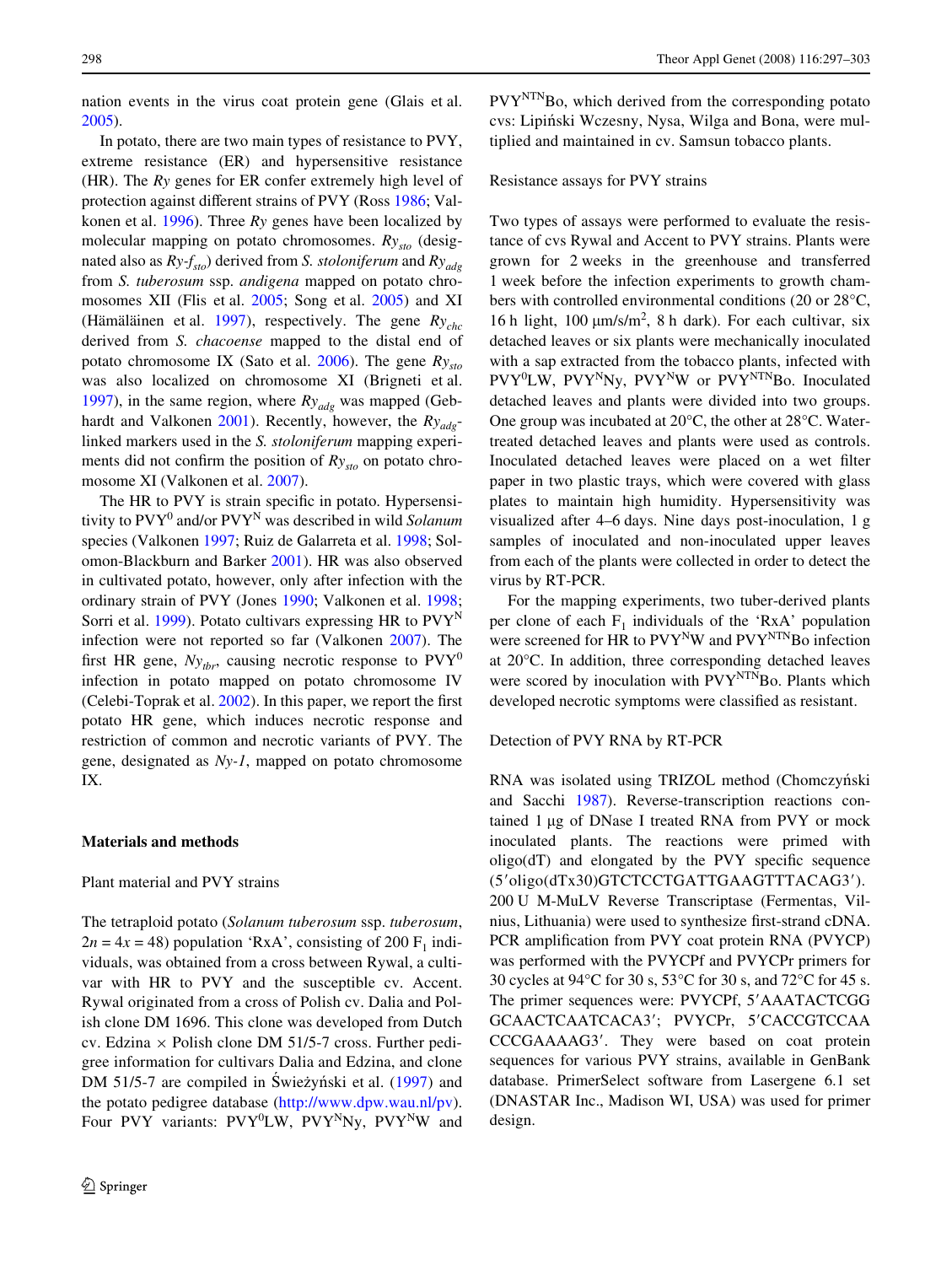Plant DNA isolation, PCR, electrophoresis, DNA cloning and sequencing

Extraction of plant genomic DNA and electrophoresis were performed as previously described (Flis et al. [2005](#page-5-7)). Intersimple sequence repeat (ISSR) markers were amplified in 20 μl of 20 mM Tris-HCl pH 8.4, 50 mM KCl, 2% DMSO, 2.5 mM  $MgCl<sub>2</sub>$  0.2 mM of each deoxynucleotide, 0.3  $\mu$ M of primer, containing 1 U *Taq* DNA Polymerase (Invitrogen, Carlsbad, CA, USA) and 30 ng genomic DNA as template. The PCR parameters were: 40 cycles of 94°C for 20 s, 42 $^{\circ}$ C for 30 s, 72 $^{\circ}$ C for 2 min and a final extension time of 10 min at 72°C. The ISSR marker UBC895 $_{1200}$  was cloned and sequenced as previously described (Marczewski et al. [2006\)](#page-5-19) and compared to the NCBI sequence database with the BLASTN program.

Three markers: sequence characterized amplified region  $(SCAR)$   $SC895<sub>1139</sub>$  (NCBI GenBank accession EF555209), GP41<sub>443</sub> (AJ487356) and conserved ortholog set II (COSII)  $C2\_At3g16840<sub>1100</sub>$  (SGN-U284031) were amplified in  $20 \mu l$  of  $20 \mu M$  Tris–HCl pH 8.4, 50 mM KCl, 1.5 mM MgCl<sub>2</sub> 0.1 mM of each deoxynucleotide, 0.2  $\mu$ M of each primer, containing 1 U *Taq* DNA Polymerase (Invitrogen) and 30 ng genomic DNA as template. Forward and reverse primers, designed as described in Marczewski et al. [\(2006](#page-5-19)), were: f: 5'GGTAGCTCTTGATCTCGTCTT3', r: 5'GTA GCTCTTGATCACCCATTT3' for SC895; f: 5'GTTGGT ACCAGGCTTGTT3', r: 5'CATTCGGTGCTTTAGGAT3' for GP41 and f: 5'TCCAGTGTCCAAAGAAAGAAAA3', r: 5'ATGCTCATGTCCCCGAAACC3' for C2\_At3g16840. The PCR parameters for amplifying  $SC895<sub>1139</sub>$  and C2\_At3g16840<sub>1100</sub> were: 94°C for 60 s followed by 40 cycles of 93°C for 25 s, 56°C for 35 s, 72°C for 90 s and a final extension time of 5 min at 72 $^{\circ}$ C. GP41<sub>443</sub> was amplified at the annealing temperature of  $54^{\circ}$ C.

#### Detection of PVY in field-grown plants

Four groups of cv. Rywal plants, 60 plants each, were subjected to PVY-exposure field trials at Młochów, during five vegetation seasons, 1999–2003. One group consisted of plants grown from the virus-free tubers, whereas in the other groups three successive tuber progenies were planted. Each third row of the field trials was planted with tubers of PVY-infected potato plants. In addition, during each year 120 plants grown from field tubers harvested in the northeastern region of Poland were planted in a greenhouse at Miochów. The presence of PVY was tested in leaves of 5 to 6-week-old plants by enzyme-linked immunosorbent assay (ELISA) using the monoclonal cocktail Bioreba AG kit (Reinach, Switzerland).

## Mapping of the locus *Ny-1*

The diploid mapping population 'Erwinia' (Zimnoch-Guzowska et al. [2000\)](#page-6-6) was used to map the SCAR marker SC895<sub>1139</sub> linked to the gene  $Ny-1$ . SC895<sub>1139</sub>, amplified from parental clone DG 81-68, was scored as presence or absence of the marker fragment in 78  $F_1$  progeny. The map position was identified relative to the amplified fragment length polymorphism (AFLP) and restriction fragment length polymorphism (RFLP) map existing for this population using the software package MAPRF (E. Ritter, NEI-KER, 01080 Victoria, Spain). The position of *Ny-1* in cv. Rywal was confirmed in the population 'RxA' by detecting linkage to the anchor markers GP41 and C2\_At3g16840, specific for potato chromosome IX (PoMaMo database, <http://gabi.rzpd.de/database/maps.shtml>) and tomato chromosome 9 (Tomato-EXPEN 2000 map, [http://](http://www.sgn.cornell.edu/search/markers/markersearch.pl) [www.sgn.cornell.edu/search/markers/markersearch.pl\)](http://www.sgn.cornell.edu/search/markers/markersearch.pl), respectively.

# **Results**

Reaction of cvs Rywal and Accent to infection with PVY strains

When detached leaves or whole plants of PVY susceptible cv. Accent were mechanically inoculated with strains PVY- $O<sub>LW</sub>$ , PVY<sup>N</sup>Ny, PVY<sup>N</sup>W and PVY<sup>NTN</sup>Bo, no symptoms were observed at 20 or 28°C (not shown). The systemic, symptomless infection was also associated with plants of cv. Rywal inoculated and grown at 28°C. In contrast, at 20°C, necrotic lesions were observed in leaves of cv. Rywal, 4–6 days post-inoculation for each strain (Fig. [1\)](#page-3-0). The viral RNA was not detected in the upper, non-inoculated leaves of cv. Rywal collected 9 days after inoculation (Table [1\)](#page-3-1). Increasing the temperature from 20 to 28°C allowed the virus to occasionally move from inoculated leaves to leaves on upper parts of the plant, which remained symptom-free but contained detectable amounts of PVY. The systemic virus spread did not occur when the inoculated leaves were detached from the plant prior to their transfer to the higher temperature (not shown). However, during 5 years of experiments for the field-grown plants, no more than occasional systemic infections with PVY, resulting in plant death, were observed.

### Mapping of the gene *Ny-1*

Hypersensitive resistance was observed in 93  $F_1$  hybrids of the mapping population 'RxA' using both the detached leaf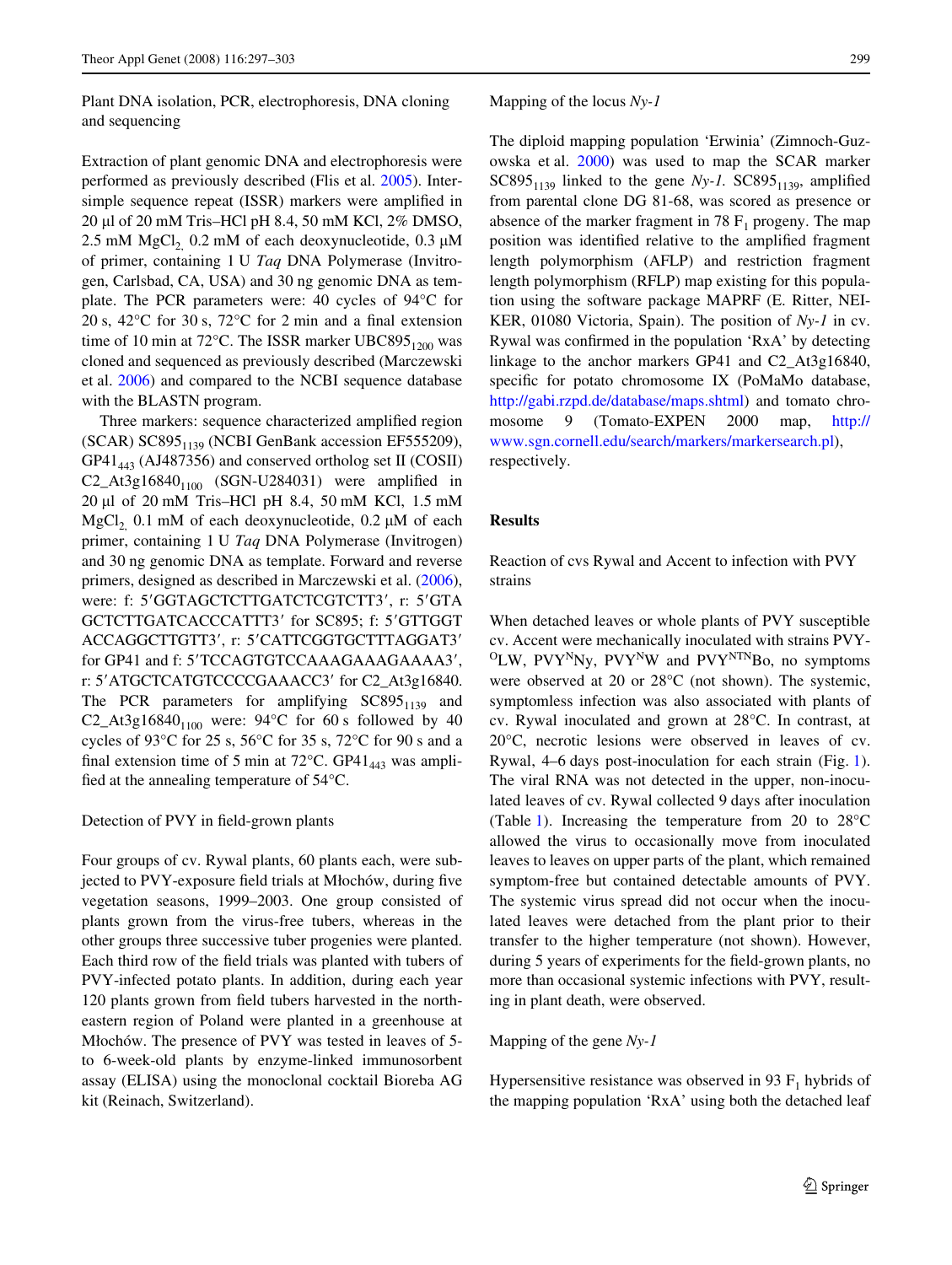

<span id="page-3-0"></span>Fig. 1 Response of cv. Rywal plants to infection with  $PVY^{0}LW$ ,  $PVY^NNy$ ,  $PVY^NW$  or  $PVY^{NTN}Bo$ . The pictures of detached leaves incubated at 20 or 28°C were taken 6 days post-inoculation. Experiments were repeated twice with similar results

and the whole plant-inoculation tests. The PVY susceptible group consisted of 107  $F_1$  hybrids. The segregation ratio of 1:1 ( $\chi^2$  = 0.98, *P* = 0.32) fits the genetic model of a single, dominant gene for HR to PVY in simplex state in cv. Rywal.

Seventy-eight ISSR primers, that were informative in previous studies (Flis et al. [2005\)](#page-5-7), were tested by PCR in the parental DNA samples. Of 16 PCR products generated <span id="page-3-1"></span>**Table 1** Presence of PVY RNA and symptoms in leaves of plants from cv. Rywal inoculated with PVY<sup>0</sup>LW, PVY<sup>N</sup>Ny, PVY<sup>N</sup>W or PVY<sup>NTN</sup>Bo

| Leaves                      | $20^{\circ}$ C |                 | $28^{\circ}$ C |                 |
|-----------------------------|----------------|-----------------|----------------|-----------------|
|                             | RT-PCR         | Symptoms RT-PCR |                | <b>Symptoms</b> |
| Water-treated               |                | NS              |                | NS              |
| PVY-inoculated <sup>a</sup> |                | <b>HR</b>       |                | NS              |
| Non-inoculated <sup>b</sup> |                | NS              |                | NS              |

Experiments were repeated twice with similar results

*NS* no symptoms; *HR* hypersensitive response; –, absence of amplicon; +, presence of PVY-specific product

<sup>a</sup> Leaves collected 6 days post-inoculation

<sup>b</sup> Upper leaves collected 9 days post-inoculation

specifically in the resistant parent cv. Rywal, only one, a 1,200 bp long DNA fragment amplified using primer UBC895 (5'AGAGTTGGTAGCTCTTGATC3') was seen as a faint band (Fig. [2](#page-4-0), lane 1) in a bulked DNA sample constructed from eight HR progeny. The marker was not observed in the susceptible DNA bulk. UBC895 $_{1200}$  was cloned and sequenced in order to obtain more reliable and specific PCR amplification. Based on the cloned  $1,152$  bp marker, which revealed no apparent homology to any sequences available in GenBank, the SCAR marker  $SC895<sub>1139</sub>$  (EF555209) was developed as the clear, strong PCR product, amplified in cv. Rywal (Fig. [2,](#page-4-0) lane 3).  $SC895<sub>1139</sub>$  was used to screen the 200 F<sub>1</sub> individuals of the 'RxA' family. The marker fragment was observed in all 93 resistant and in 1 susceptible  $F_1$  plant, indicating a close linkage (0.5 cM) between the SCAR marker and the locus  $Ny-1$ . Segregation of  $SC895<sub>1139</sub>$  in the 'Erwinia' mapping population (Zimnoch-Guzowska et al. [2000](#page-6-6)) revealed the map position of *Ny-1* on the short arm of potato chromosome IX. The chromosome location was confirmed when a 443 bp sequence tagged site (STS) amplicon (Fig. [2](#page-4-0), lane 5) of the chromosome IX specific marker GP41 [\(http://](http://gabi.rzpd.de/database/maps.shtml) [gabi.rzpd.de/database/maps.shtml](http://gabi.rzpd.de/database/maps.shtml)) was positioned 1 cM from *Ny-1* in cv. Rywal. The locus *Ny-1* was also found to be separated by 6 cM from the COSII marker C2\_At3g16840 described in the reference Tomato Genetic Map at position 88 cM on tomato chromosome 9 (Wu et al. [2006](#page-6-7)). C2\_At3g16840 was scored based on two restriction fragments of 350 and 500 bp, generated after *Taq*I digestion of the approximately 1,100 bp amplicon (Fig. [2](#page-4-0), lane 7). The marker GP41 was found in the Tomato-EXPEN 1992 genetic map at position 104.8 cM on chromosome 9 (<http://www.sgn.cornell.edu/cview>). The syntenic relationships between tomato and potato genomes implicate, therefore, the proximal orientation of C2\_At3g16840 and the distal locations of  $SC895<sub>1139</sub>$  and GP41 in the linkage group IX (Fig. [3\)](#page-4-1).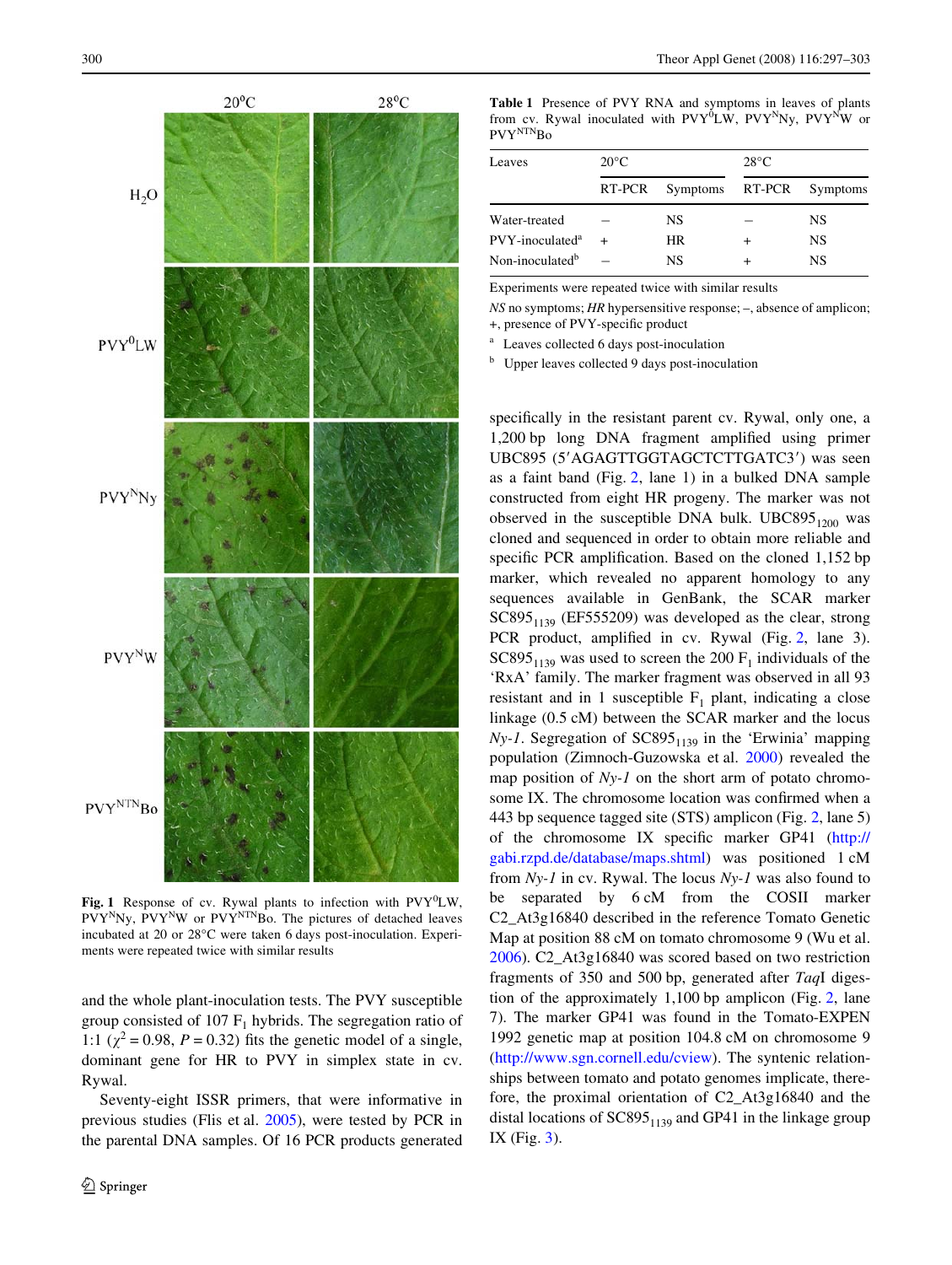

<span id="page-4-0"></span>Fig. 2 Patterns of amplified DNA of resistant parent cv. Rywal (*lanes 1, 3, 5* and 7) and susceptible parent Accent (*lanes 2, 4, 6* and *8*), indicating the ISSR marker UBC895<sub>1200</sub> (lane 1), the STS marker SC895<sub>1139</sub> (*lane 3*), the SCAR marker GP41<sub>443</sub> (*lane 5*) and the COSII marker C2\_At3g16840 after digestion with *Taq*I (*lanes 7* and *8*). *Arrows* point to the marker products that were scored. *Lanes M* contain the 250-bp (*upper*) and 100-bp (*lower*) DNA ladders as molecular size markers

# **Discussion**

Plant resistance is often accompanied by rapid tissue necrotization at pathogen entry sites, referred to as HR. High temperature may induce a switch from necrotic reactions to absence or mild systemic symptoms in virus infected plants (Malamy et al. [1992](#page-5-20); Zheng et al. [2005](#page-6-8)). For example, HR to  $\mathrm{PVY}^{\mathrm{N}}$  in *S. sparsipilum* and *S. sucrense* and to  $\mathrm{PVY}^{0}$  in potato cv. Pito was efficiently expressed at temperatures 16–18°C, indicated by the local and/or systemic necrosis, while at higher temperatures (19/24°C), only leaf drop and mosaic symptoms were developed (Valkonen [1997\)](#page-6-3). The temperature-sensitive response was also observed in potato plants with the genes *Nx* and *Nb*, which induced HR to



<span id="page-4-1"></span>**Fig. 3** Potato linkage group IX of PVY resistant parent cv. Rywal, including the position of the locus *Ny-1*. The tetraploid population obtained from a cross between potato cultivars Rywal and Accent was used for the mapping

*Potato virus X* (PVX) infection (Adams et al. [1986\)](#page-5-21). HR induced by  $Ny-1$  in cv. Rywal was efficiently developed at 20°C, whereas local necrotic lesions were not revealed in plants grown constitutively at elevated (28°C) temperature. Moreover, this temperature allowed the plants to be systemically infected with PVY<sup>0</sup>LW, PVY<sup>N</sup>Ny, PVY<sup>N</sup>W or  $PVY<sup>NTN</sup>Bo$  with the absence of viral symptom expression. In Poland, potato cultivars are grown between April and August, when daily minimum and maximum temperatures may reach the values below 10°C and above 35°C. However, throughout 5 years of the field experiments at Miochów plants of cv. Rywal produced PVY-free tubers. Miochów is located in the central region of Poland, where PVY infection pressure is intense (Gabriel [1995](#page-5-22)). PVY was also not revealed in tubers collected in the northeastern region of Poland. Moreover, during several years of cv. Rywal reproduction at the Plant Breeding Station Szyldak, northern Poland, harvested tubers were PVY-free (R. Bruski, personal communication). It is possible that the natural PVY infection pressure caused by aphids, which transmit PVY non-persistently, was too slow to break the virus restriction at the site of infection and activate its systemic movement in *Ny-1* possessing plants, even at the higher temperatures. To our knowledge cv. Rywal is the first commercial potato cultivar, in which HR to both common and necrotic PVY strains, including  $PVY^NW$  and  $PVY^{NTN}$ , was effectively expressed.

The extreme resistance gene *Rychc* mapped recently on potato chromosome IX in Japanese cv. Konafubuki was tightly linked to the marker TG421 (Sato et al. [2006\)](#page-5-10). The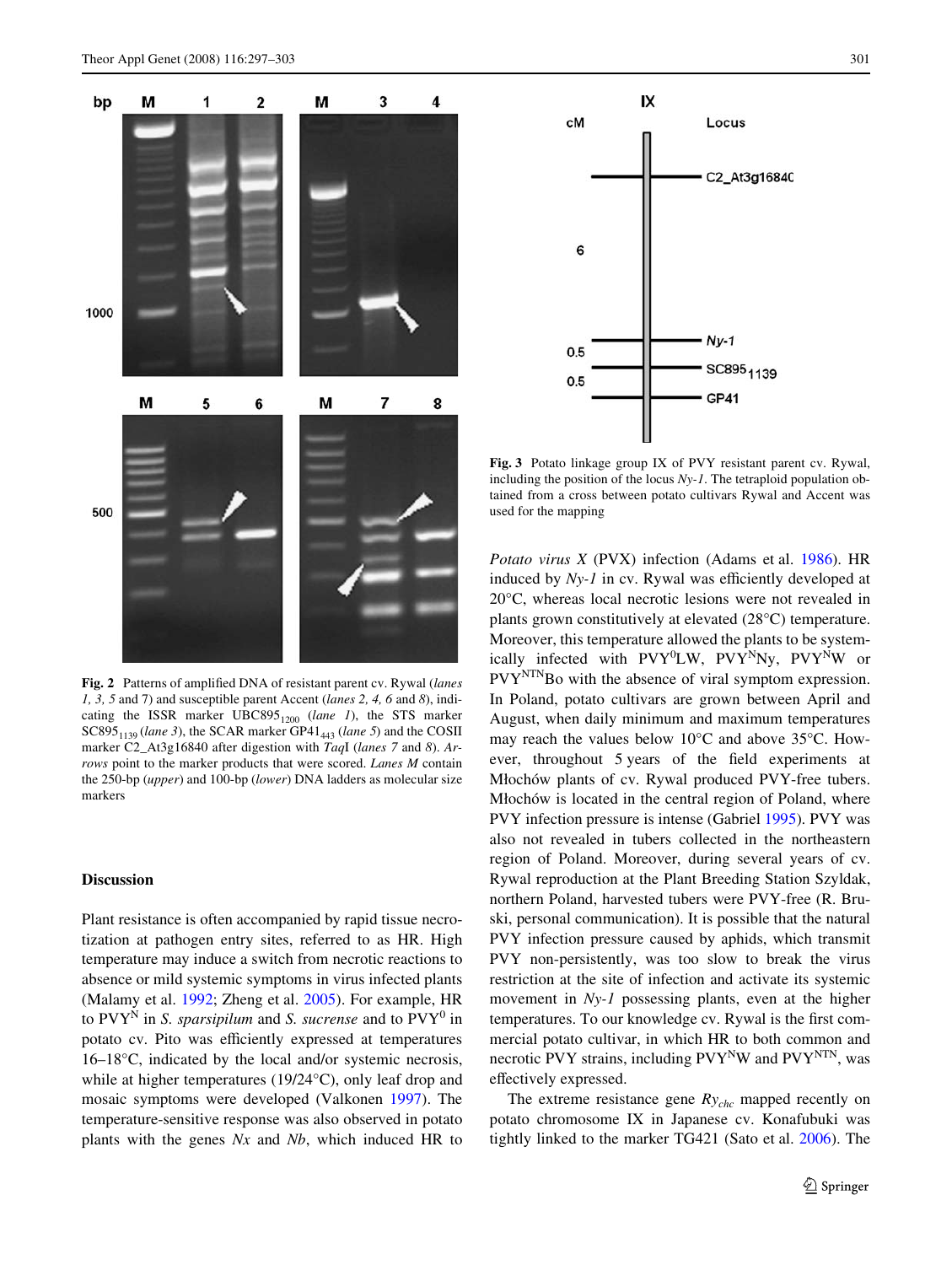*Ny-1*-linked marker C2\_At3g16840 was found to be linked to TG421, within 5 cM, in the reference Tomato-EXPEN 2000 map [\(http://www.sgn.cornell.edu/search/markers/](http://www.sgn.cornell.edu/search/markers/markersearch.pl) [markersearch.pl](http://www.sgn.cornell.edu/search/markers/markersearch.pl)). Therefore,  $Ry_{chc}$  and  $Ny-1$  may be new members of the resistance hot spot on potato chromosome IX, in which resistance genes and quantitative trait loci to various pathogens have been previously described (Marczewski et al. [2006;](#page-5-19) Rouppe van der Voort et al. [2000](#page-5-23); Simko et al. [2004;](#page-5-24) Smilde et al. [2005;](#page-5-25) Sliwka et al. [2006](#page-5-26); Tommiska et al. [1998](#page-6-9); Zimnoch-Guzowska et al. [2000\)](#page-6-6).

*Ry* genes for extreme resistance to PVY *Rysto* have been introgressed mainly into European potato cultivars (Flis et al. [2005](#page-5-7); Song et al. [2005\)](#page-5-8). However, ER cultivars and breeding lines often exhibit male sterility (Lössl et al. [2000](#page-5-27)), which limits their usefulness in potato breeding programs. Cultivars and breeding clones derived from Polish, German, Dutch and North American gene pools are in the pedigree of cv. Rywal. Hypothetically, some of them can possess the gene *Ny-1*, and the *Ny-1-*linked markers should be helpful for their selection*.* Therefore, we postulate that  $Ny-1$ , which provides a level of the field resistance to PVY as satisfactory as the *Ry* genes, may be available and useful in several potato breeding programs.

**Acknowledgments** We thank Bogdan Flis and Ewa Zimnoch-Guzowska for helpful comments on the manuscript and Andrzej Pałucha for the oligo(dT)-PVY primer sequence. The research was supported by the State Committee for Scientific Research in Poland, project PBZ/ KBN/110/PO4/2004.

#### **References**

- <span id="page-5-21"></span>Adams SE, Jones RAC, Coutts RHA (1986) Effect of temperature on potato virus X infection in potato cultivars carrying different combinations of hypersensitivity genes. Plant Pathol 35:517–526
- <span id="page-5-2"></span>Beczner L, Horvath J, Romhanyi I, Forster H (1984) Studies on the etiology of tuber necrotic ringspot disease in potato. Potato Res 27:339–352
- <span id="page-5-11"></span>Brigneti G, Garcia-Mas J, Baulcombe DC (1997) Molecular maping of the potato virus Y resistance gene *Rysto* in potato. Theor Appl Genet 94:198–203
- <span id="page-5-1"></span>Brunt AA (2001) Potyviruses. In: Loebenstein G, Berger PH, Brunt AA, Lawson RH (eds) Virus and virus-like diseases of potatoes and production of seed-potatoes. Kluwer, Dordrecht, Boston, London, pp 77–84
- <span id="page-5-17"></span>Celebi –Toprak F, Slack SA, Jahn MM (2002) A new gene,  $Ny_{thr}$ , for hypersensitivity to *Potato virus Y* from *Solanum tuberosum* maps to chromosome IV. Theor Appl Genet 104:669–674
- <span id="page-5-18"></span>Chomczyjski P, Sacchi N (1987) Single-step method of RNA isolation by acid guanidinium thiocyanate-phenol-chloroform extraction. Anal Biochem 162:156–159
- <span id="page-5-3"></span>Chrzanowska M (1991) New isolates of the necrotic strain of potato virus Y $(PVN^N)$  found recently in Poland. Potato Res 34:179-182
- <span id="page-5-4"></span>Chrzanowska M (1994) Differentiation of potato virus Y (PVY) isolates. Phytopathol Pol 8:15–20
- <span id="page-5-0"></span>De Bokx JA, Huttinga H (1981) Potato virus Y. CMI/AAB Description of plant viruses no. 242
- <span id="page-5-7"></span>Flis B, Hennig J, Strzelczyk-Żyta D, Gebhardt C, Marczewski W (2005) The *Ry-fsto* gene from *Solanum stoloniferum* for extreme resistant to *Potato virus Y* maps to potato chromosome XII and is diagnosed by PCR marker GP122 $_{718}$  in PVY resistant potato cultivars. Mol Breed 15:95–101
- <span id="page-5-22"></span>Gabriel W (1995) Une méthode d'utilisation possible de l'échelle de 1 á 9 pour l'évaluation de la résistance aux virus chez les cultivars de pomme de terre. Potato Res 38:297–305
- <span id="page-5-12"></span>Gebhardt C, Valkonen JPT (2001) Organization of genes controlling disease resistance in the potato genome. Annu Rev Phytopathol 39:79–102
- <span id="page-5-5"></span>Glais L, Tribodet M, Kerlan C (2005) Specific detection of the  $PVT<sup>N</sup>$ -W variant of *Potato virus Y*. J Virol Methods 125:131–136
- <span id="page-5-9"></span>Hämäläinen JH., Watanabe KN, Valkonen JPT, Arihara A, Plaisted RL, Pehu E, Miller L, Slack SA (1997) Mapping and marker-assisted selection for a gene for extreme resistance to potato virus Y. Theor Appl Genet 94:192–197
- <span id="page-5-15"></span>Jones RAC (1990) Strain group specific and virus specific hypersensitive reactions to infection with potyviruses in potato cultivars. Ann Appl Biol 117:93–105
- <span id="page-5-27"></span>Lössl A, Götz M, Braun A, Wenzel G (2000) Molecular markers for cytoplasm in potato: male sterility and contribution of different plastid-mitochondrial configurations to starch production. Euphytica 116:221–230
- <span id="page-5-20"></span>Malamy J, Hennig J, Klessig DF (1992) Temperature-dependent induction of salicylic acid and its conjugates during the resistance response to tobacco mosaic virus infection. Plant Cell 4:359–366
- <span id="page-5-19"></span>Marczewski W, Strzelczyk-Żyta D, Hennig J, Witek K, Gebhardt C (2006) Potato chromosomes IX and XI carry genes for resistance to potato virus M. Theor Appl Genet 112:1232–1238
- <span id="page-5-23"></span>Rouppe van der Voort J, van der Vossen E, Bakker E, Overmars H, van Zandvoort P, Hutten R, Klein-Lankhorst R, Bakker J (2000) Two additive QTLs conferring broad-spectrum resistance in potato to *Globodera pallida* are localized on resistance gene clusters. Theor Appl Genet 101:1122–1130
- <span id="page-5-6"></span>Ross H (1986) Potato breeding—problems and perspectives. J Plant Breed Suppl 13
- <span id="page-5-13"></span>Ruiz de Galarreta JI, Carrasco A, Salazar A, Barrena I, Iturritxa E, Marqinez R, Legorburu F J, Ritter E (1998) Wild *Solanum* species as resistance sources against different pathogens of potato. Potato Res 41:57–68
- <span id="page-5-10"></span>Sato M, Nishikawa K, Komura K, Kosaka K (2006) *Potato virus Y* resistance gene,  $Ry_{chc}$ , mapped to the distal end of potato chromosome 9. Euphytica 149:367–372
- <span id="page-5-24"></span>Simko I, Constanzo S, Haynes KG, Christ BJ, Jones RW (2004) Linkage disequilibrium mapping of a *Verticilium dahliae* resistance quantitative trait locus in tetraploid potato (*Solanum tuberosum*) through a candidate gene approach. Theor Appl Genet 108:217– 224
- <span id="page-5-25"></span>Smilde WD, Brigneti G, Jagger L, Perkins S, Jones JDG (2005) *Solanum mochiquense* chromosome IX carries a novel late blight resistance gene *Rpi-moc1*. Theor Appl Genet 110:252– 258
- <span id="page-5-14"></span>Solomon-Blackburn RM, Barker H (2001) A review of host majorgene resistance to potato viruses X, Y, A and V in potato: genes, genomics and mapped locations. Heredity 86:8–16
- <span id="page-5-8"></span>Song YS, Hepting L, Schweizer G, Hartl L, Wenzel G, Schwarzfischer A (2005) Mapping of extreme resistance to PVY (*Rysto*) on chromosome XII using anther-culture-derived primary dihaploid potato lines. Theor Appl Genet 111:879–887
- <span id="page-5-16"></span>Sorri VA, Watanabe KN, Valkonen JPT (1999) Predicted kinase-3a motif of a resistance gene analogue as a unique marker for virus resistance. Theor Appl Genet 99:164–170
- <span id="page-5-26"></span>Sliwka J, Jakuczun H, Lebecka R, Marczewski W, Gebhardt, Zimnoch-Guzowska E (2006) A novel late blight resistance gene